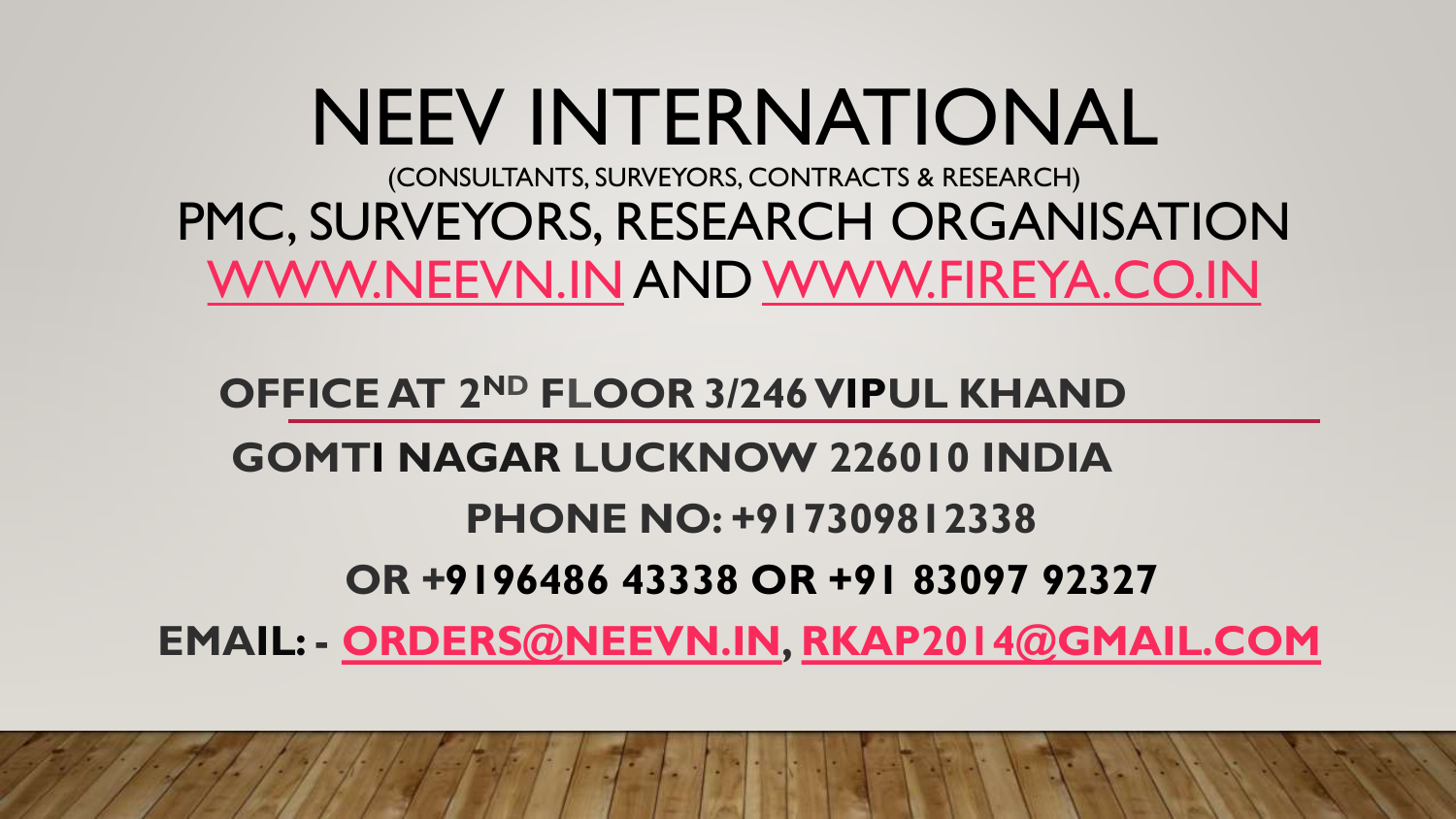#### **ABOUT US:**

Hi How are you?

We know you have a brilliant mind. You also have a beautiful heart. Give your mind a rest. Let your heart be with us. With love. Love us with your heart.We can give you beautiful moments and best time of your life along with us.

Give us your dreams. Will return really. I neev is a team of NRI and NRE Engineers and professionals. It is basically a professionals company. neev is built to deliver a better world. we are project management consultants for infrastructure assets for government, business and organizations. As a fully integrated firm, we connect knowledge and experience across our global network of experts to help clients and solve their most complex challenges. From high performance buildings and infrastructures, to resilient communities and environments, to stable and secure nations, our work is transformative, differentiated and vital. See how we deliver what others can only imagine. buy now a t www.neevn.in and www.fireya.co.in . Global Service Area.We have few capabilities.

#### **Type of Services Focus Areas:**

PROJECT CONSULTANTS and CONTRACTS MANAGERS Surveying, Material Testing, Arbitration , Valuation, Representative, Audit, Inspection and Tender Managers. Market Research, Political Research, Legal Research, Industry Research, Socio Economic Research. For any relevant service within our capability we can help you.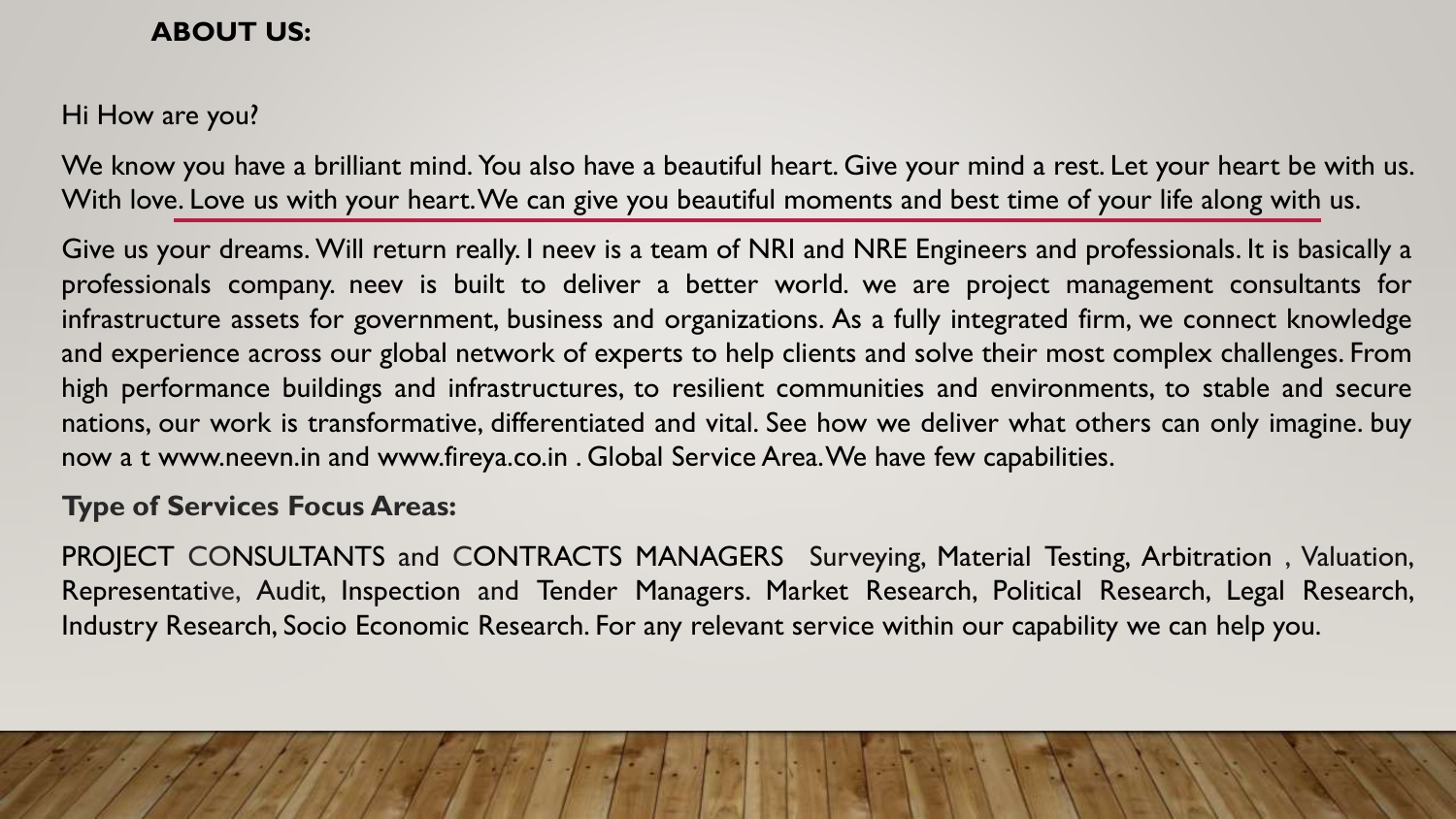#### **INDUSTRIES WE SERVE: WE ALSO TAKE ASSEMBLY LINE PRODUCTION FOR THESE**

- 1- OIL and GAS
- 2- Power Plants
- 3- Infrastructure and INDUSTRIAL SET UP
- 4- MANUFACTURING UNITS and EXPORT IMPORT BUSINESS
- 5- Sugar Industry and PETROCHEMICALS
- 6- EPC Industry Metro, Rail, Infrastructure.
- 7- Military and Defense Sector
- 8- SPACE and ENVIORNMENT
- 9- Water Treatment plant and Construction Industries.
- 10- RENEWABLE ENERGY
- 11- MARKET RESEARCH, RESEARCH INDUSTRIES, NGO, GOVERNMENT and INTERNATIONAL TRADES
- 12- Multilateral Banking and International Banks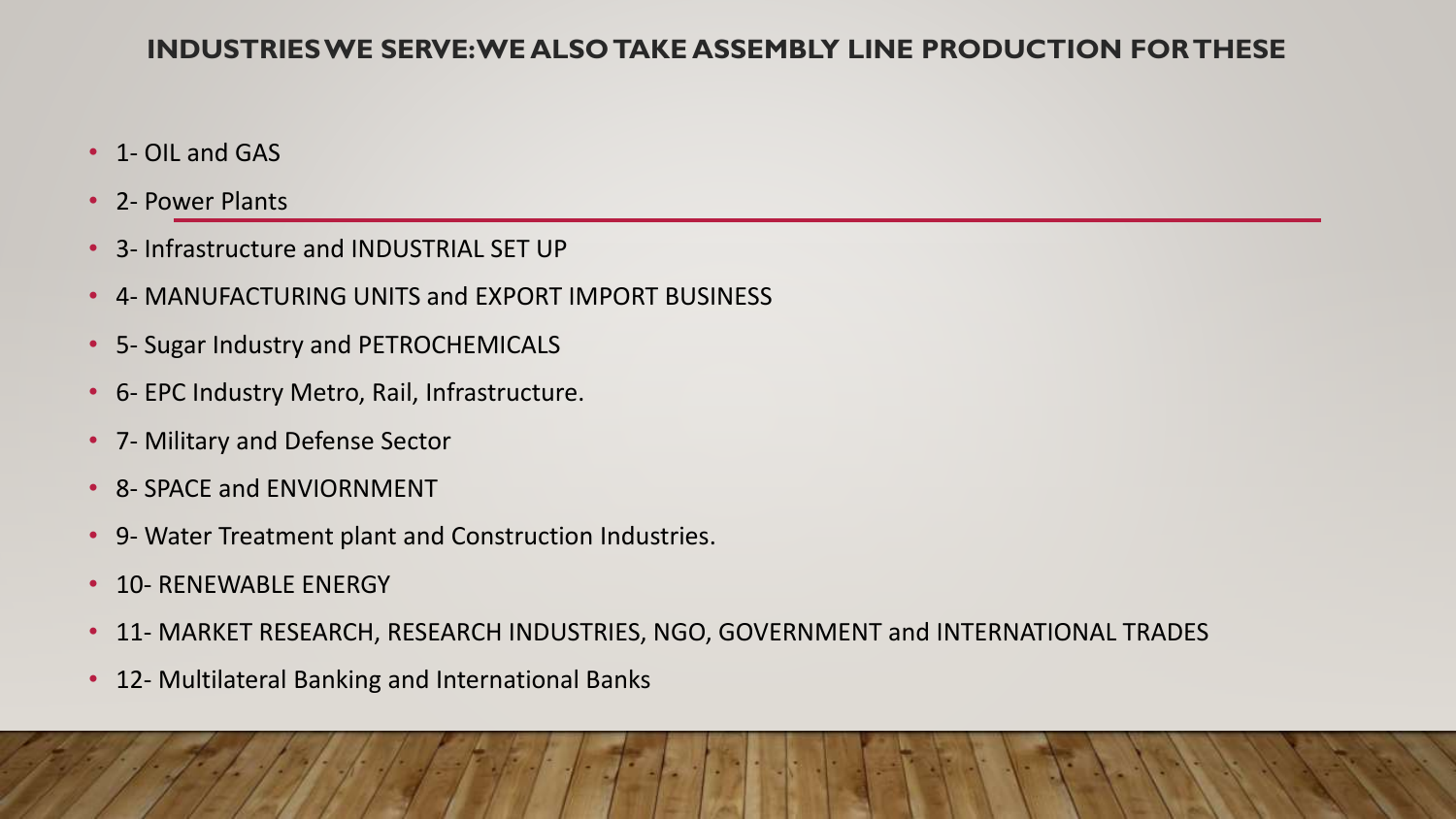#### **SURVEY SECTION GISAND ALL TYPES OF INSPECTIONWORKS:**

- Survey for Land GIS using ARCGIS and various other software
- Survey for Property
- Topographical Survey
- Contour Survey/ Rail Survey/ Third Party Inspection
- Hydrographical Survey/Road Survey/ Mapping
- QUANTITY Survey Inspection for Quantity in Manufacturing, Infrastructure and all business
- Drone Survey
- GPR Survey and Inspection
- Dredging and water or oil exploration
- Market Research Survey,
- Social Survey/ Market Survey
- Special Formulated survey for market research or Data survey
- Supply of MANPOWER for Survey and Surveyor as needed only 2<sup>nd</sup> Party HR or Contract Hires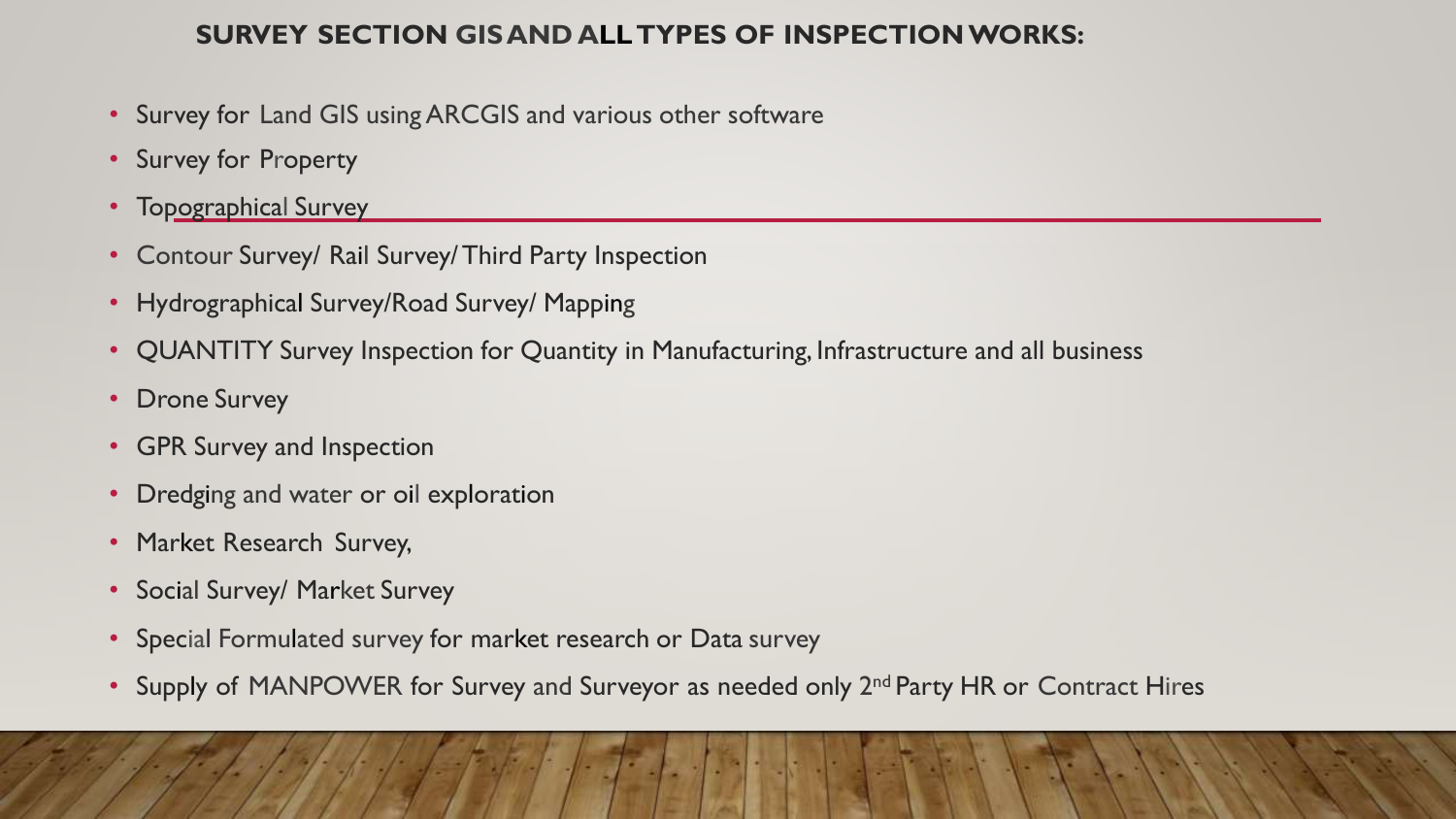#### **LAB TESTING INSPECTION AUDIT THIRD PARTY ISO VARIOUS CERTIFICATIONS**

**Material testare done by experts with up to date machines with calibration of testing machines**.

- **Geotechnical and Feasibility Studies**
- Lab testing for CIVIL, AGRI TEST, MECH TEST, CHEMICAL TESTING, Construction Testing
- **SOILTESTING**
- **Material Testing of all relevant works in CIVIL MECH ELECTRICAL**
- **Works Contracts {Civil and Mechanical)**
- **Safety Implementation and SafetyAudit**
- **3rd Party Inspection and Quality Testing**
- **Quality Implementation and Quality Enhancement**
- **EngineeringTakeover and Consultancy**
- **Project Management in various specialized fields 20-Thermal Inspection andThermographs**
- **Thermography and pipe testing with inspection**
- **Full ISO CERTIFICATE ISSUE**
- **ISO IMPLEMENTATION and SET UP OF QUALITY IN INDUSTRY**
- **CALLIBRATION OF MACHINES**
- **REGULAR AUDITS and MAINTENANCE**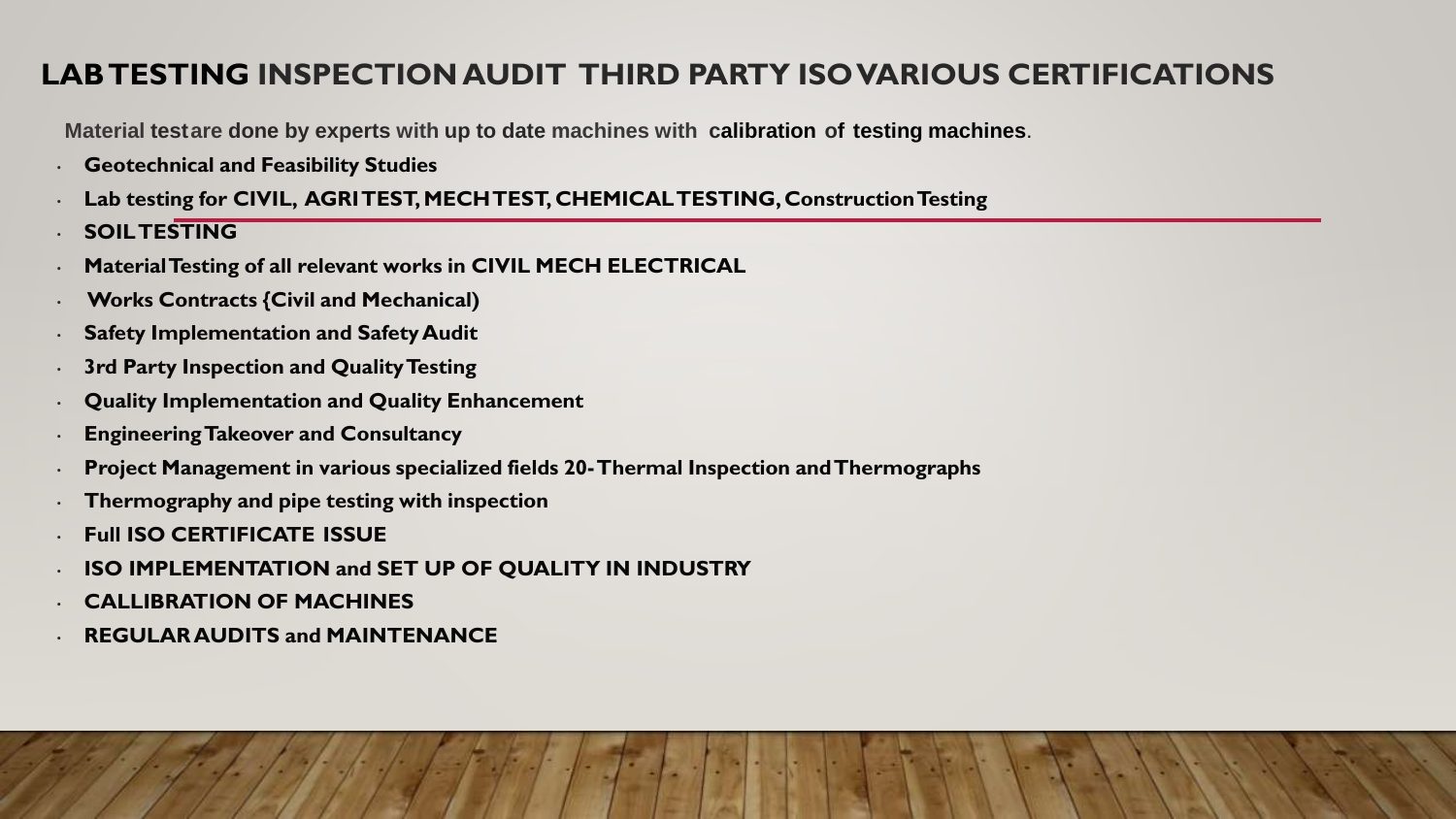#### **[BANKS AND BANKING AGENCIES](https://www.ask.com/web?q=Banks+and+Banking+Agencies%C2%A0&ad=dirN&qo=homepageSearchBox)**

| survey on distribution of credit,<br>deposits and employment in<br>banks (Basic Statistical Return<br>(BSR) 1 & 2), | survey on composition and<br>ownership of deposits with<br>scheduled commercial banks (BSR                                                       | survey on investment portfolio of<br>scheduled commercial banks (BSR                                           |
|---------------------------------------------------------------------------------------------------------------------|--------------------------------------------------------------------------------------------------------------------------------------------------|----------------------------------------------------------------------------------------------------------------|
| survey of debits to deposit<br>accounts with scheduled<br>commercial banks (BSR 6),                                 | co-ordinated portfolio investment survey                                                                                                         | survey of small borrowal accounts                                                                              |
| survey of foreign liabilities and<br>assets for corporate, insurance &<br>mutual fund sectors,                      | coordinated portfolio investment survey<br>for corporate, insurance & mutual fund<br>sectors, (iii) survey on software and IT<br>services export | survey on balances in Nostro / Vostro<br>account used in BoP                                                   |
| international trade in banking<br>services,branch audit and<br>inspection services                                  | Inspection and verification for Loans and<br>purposes                                                                                            | <b>KYC</b> confirmation survey                                                                                 |
| <b>Inspection of God owns and</b><br>verification of inventories                                                    | Third party inspection and verifications<br>as per norms                                                                                         | Consumer confidence survey ii) Credit<br>conditions survey iii) Business outlook<br>surveys for trading sector |
| <b>Post Loan Enquiries and Survey</b>                                                                               | <b>Third Party Valuation and Data Record</b>                                                                                                     | <b>Banking Area Survey for Establishment</b>                                                                   |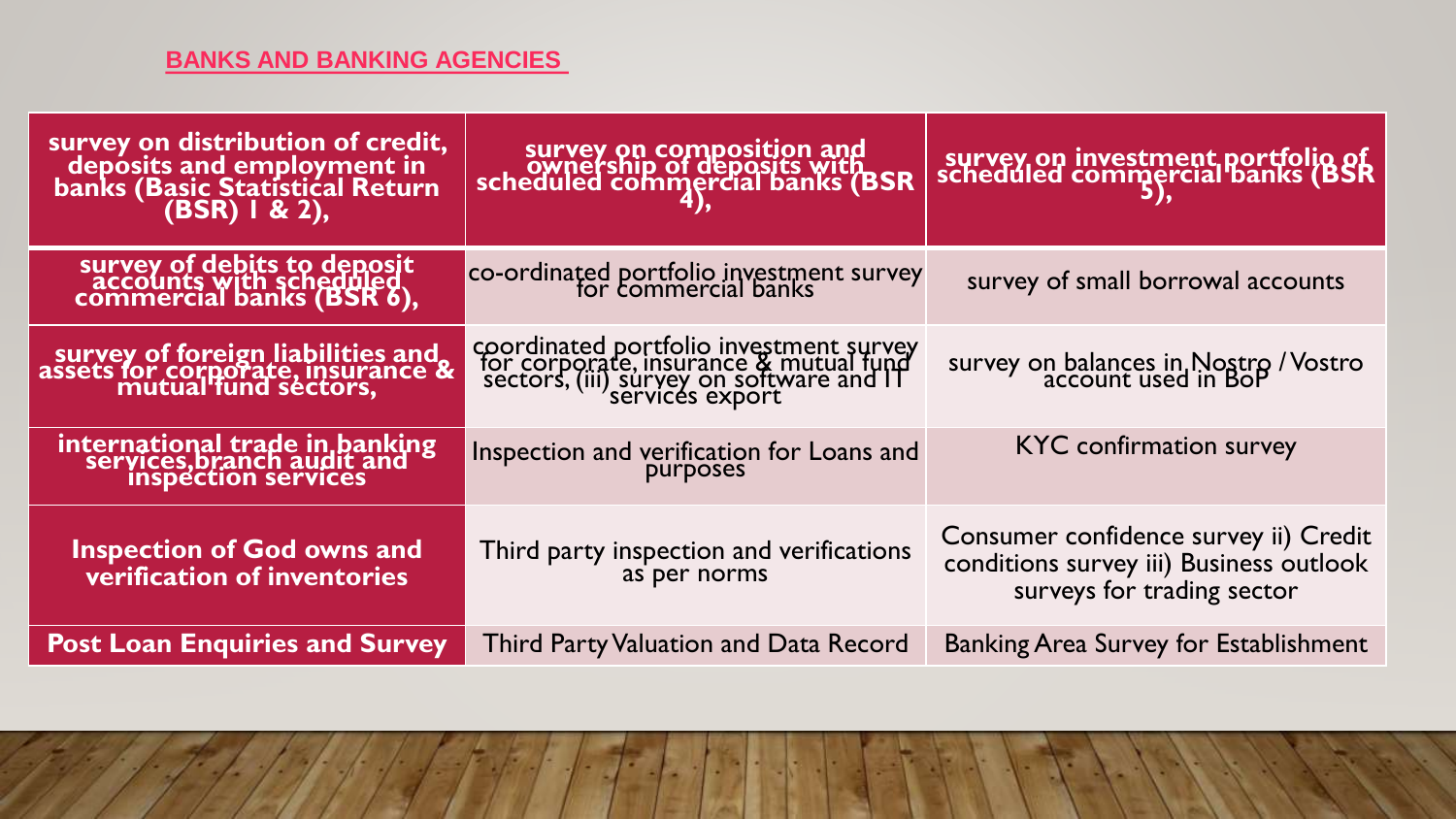#### **OUR PEOPLE FOR YOU**

- 1. Mr. . Guptashewar Gupta (Retired UPPWD Chief Engineer) Income Tax Valuer No. XXX Dated 21-11-2012 AMIV DELHIGraduate in Civil Engineering total experience of 43 years plus
- 2. Mr. Rohit Kapoor AMIV Registered A Class valuer Registered No. XXX Dated 05-08-2015 and Graduate in Industrial Management (Mix of Civil and Mechanical) IIM certificate in construction Management and member Arbitration ICA total experience of 24 years. U.K. Chartered Engineer. Certificate in Drone Survey, International Contracts Management Professional.
- 3. Mr. Sandeep Bhatnagar B.Com, Chartered Accountant {CA) having total experience of 32 years plus practicing chartered accountant.
- 4. Shobhit Dixit M BA, B.Sc. a dedicated Marketing Professional
- 5. Mr. Vrajesh Baijjal dedicated operational head and effective in using proven methods and cutting edge technology to successfully cut cost, streamline operations and increased productivity across various industries is a MBA and B.Eng. since 1977
- 6. Architect Rahul Gupta full time architect with us with 2 years experience in residential pro jects. Asst.Valuer.
- 7. Er. Pooja Gupta a well known high profile engineer left government job to join us
- 8. Er. Pramod Yadav. A name in training of AutoCAD and Autodesk Products. A good trainer.
- 9. We have a qualified team of Engineers , Surveyor, Contracts and Project Managers. We cater to your needs.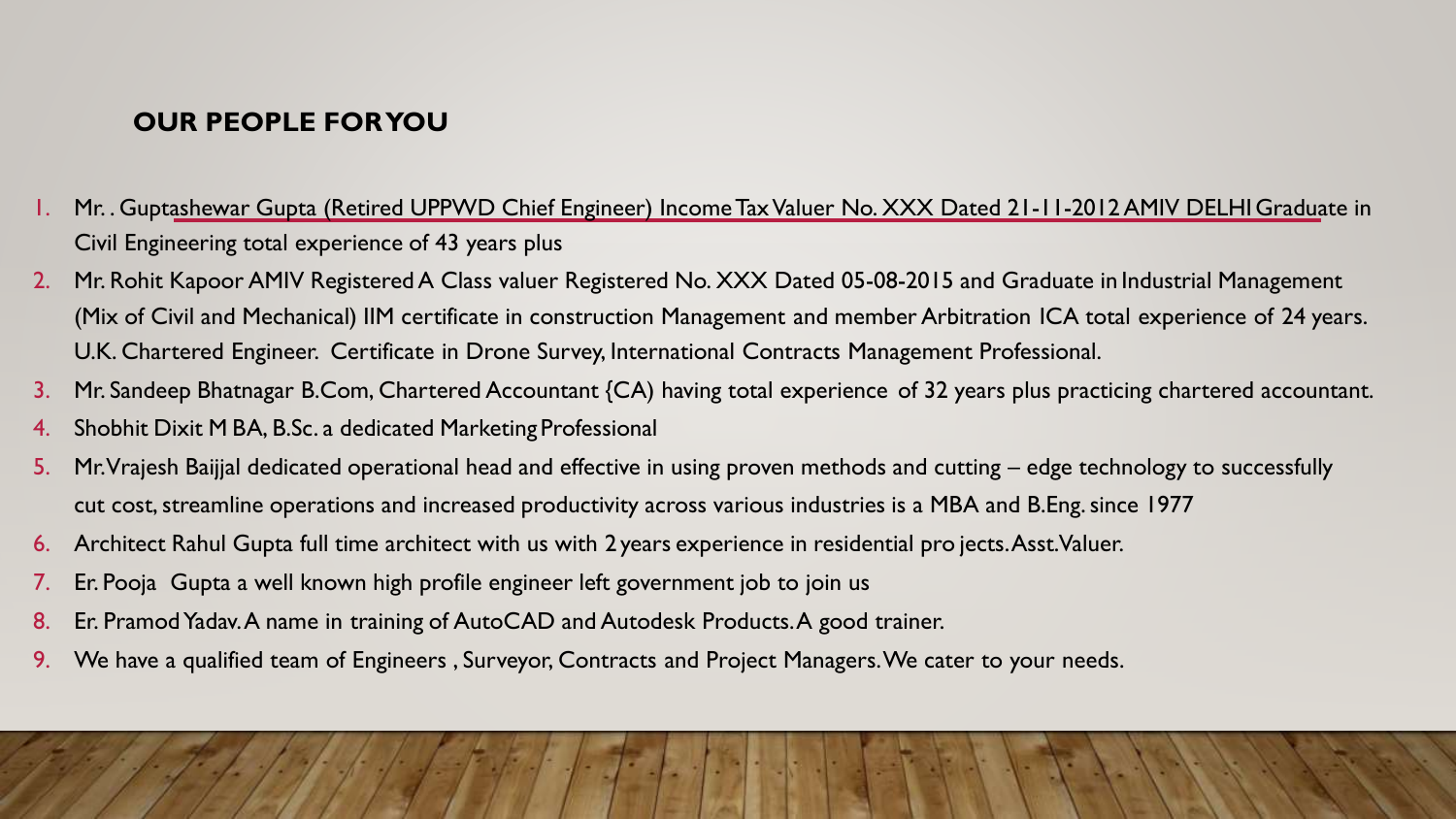### **CONTRACTS AND PROJECT MANAGEMENT**

| <b>Contract Administration</b> | <b>Drafting Contractual Communication</b> | <b>Contract obligations</b>      |
|--------------------------------|-------------------------------------------|----------------------------------|
| <b>Litigation/Disputes</b>     | <b>Claim Management/Notices</b>           | <b>Proposals writing</b>         |
| <b>Sub-Contracting</b>         | Technical Surveillance Audit              | <b>Commission and</b>            |
| <b>Final Lay off to us</b>     | <b>SET UP of INDUSTRIAL UNIT</b>          | <b>Decommissioning</b>           |
| <b>Outsourcing</b>             | PROEJCT CONSULTANTS                       | 3 <sup>rd</sup> Party Inspection |
| <b>Design Engineering</b>      | <b>DESIGN, STRUCTURE, BIM WOK</b>         | <b>Review Cost Estimate</b>      |
| <b>Project Management</b>      | <b>Planning &amp; Monitoring</b>          | <b>Interpretations</b>           |
|                                |                                           |                                  |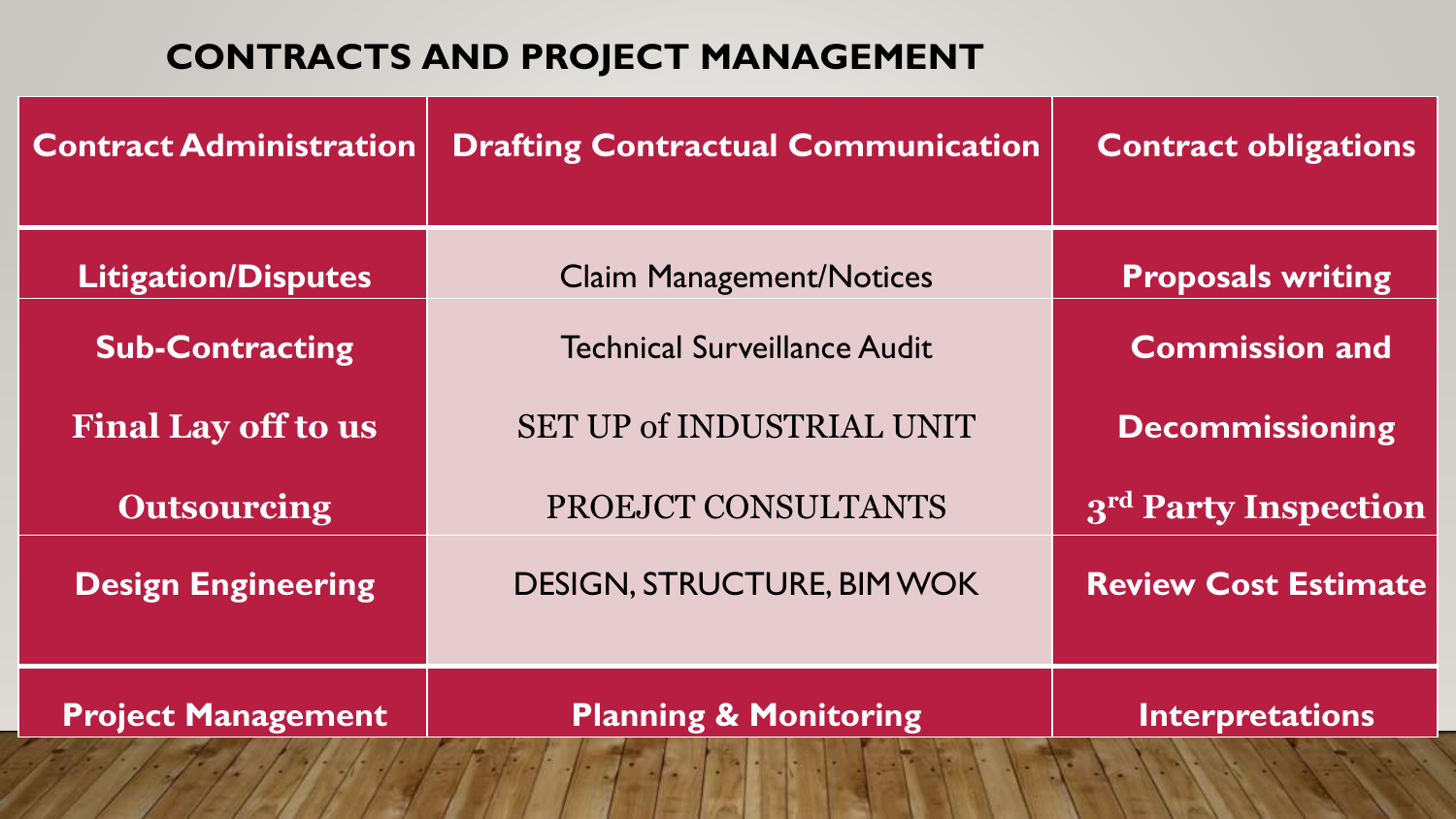#### **ASSEMBLY LINE SET UP INDUSTRIAL UNIT SET UP COMMISSIONING, DECOMSSIONING, EPC, PROJECT MANAGEMENT WORKS**

- **Able to set up full fledged assembly line set up production, as per your order to order**
- **Basically we are PROJECT MANAGEMENT CONSULTANTS**
- **Cater to need arising by your esteemed industry and guide you from start to finish**
- **Project Management with Contract Management is our specialty**
- **You can save a lots of cost and time while you work along with us**
- **PMC and EPC work is what we can do**
- **Meeting demand of your Industry along with cost reduction and risk management**
- **Defense, Space, Infrastructure and various industries which need high skilled and experienced professionals**
- **Global state of the art work culture Multi National and International work standard**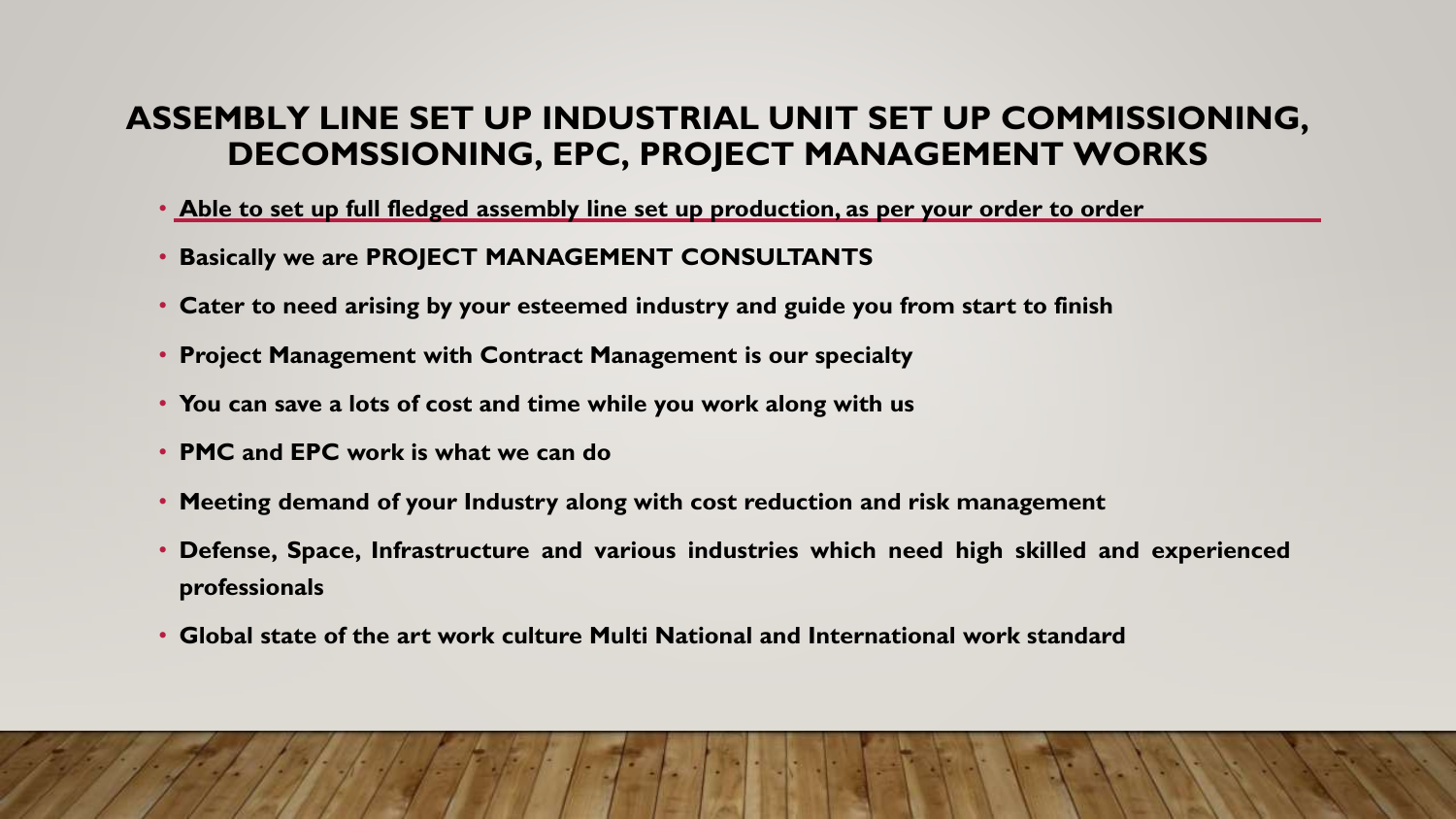### **GOVERNMENT, SOCIAL SURVEY, IMPACT ASSESSMENT SURVEYS: YOU DEMAND AND WE SURVEY AS PER REQUIREMENT**

- Social Development Studies Sectorial / Regional Environmental /Social Assessment.
- Land Acquisition with Environmental studies Environment Health Safety.
- Political Situation study and Reforms Theme based survey.
- Socio-Economic Surveys Environmental Surveys.
- Door to Door Survey, Survey for ACTION PLANS.
- Environmental and Social Impact Assessments (ESIAs), Environmental Impact Assessment.
- Survey for Poverty reduction Feasibility Studies Pre or Post Project.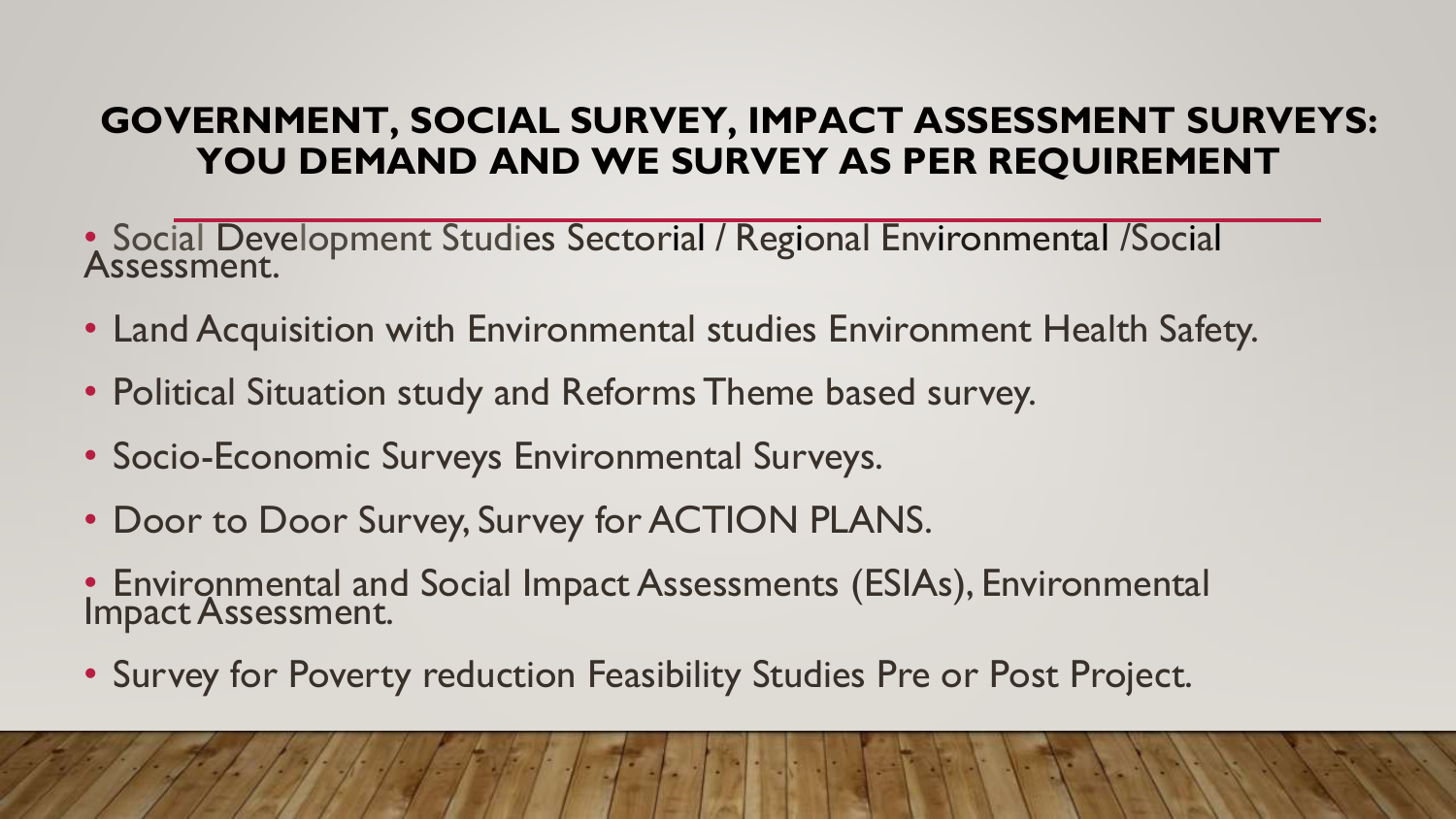#### **IS YOUR PROJECT FEASIBLE? WHAT IS RISK INVOLVED? WILL YOU NEED FEASIBLITY REPORT AND AUDIT? DO YOU REQUIRE SET UP ? DO YOU NEED PEOPLE FROM START OF PROJECT TO FINISH?**

- **1. Geotechnical and Feasibility Studies. Project Reports**
- **2. Valuation of Land/Property/Plant all kinds including commercial**
- **3. Thermal Power Plant set up Full Consultant and implementer**
- **4. Setup of Hydrographic Hydro Power Plant**
- **5. Construction and Infrastructure Consultant from start to finish**
- **6. Sewage Treatment Plant set up and installation**
- **7. Railway Line set up and full consultants**
- **8. Engineering Services include Architecture, Civil, Mechanical, Electrical, Engineering in general as well as specialist services in Petrochemical, Oil & Gas, Power,**
- **9. Renewable Energy full from start to finish**
- **10. Power Plant Set up and Energy Audits**
- **11. DEFENSE, SPACE and Infrastructure Rail, Roads, Marine**
- **12. Industrial and Corporate Audits in Quality and TOTAL INDUSTRY AUDIT FOR LOWERING RISK**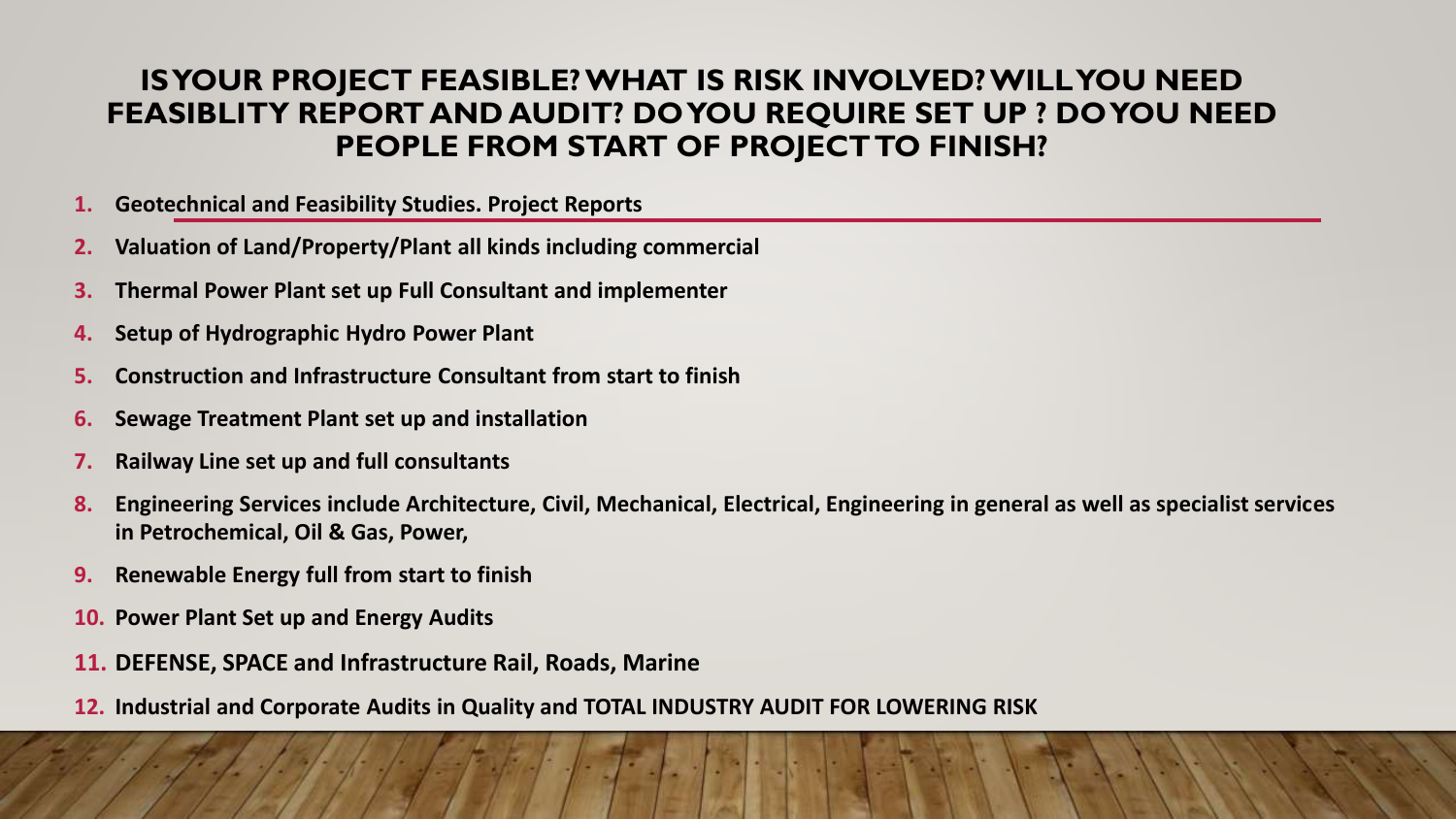#### **WHY US?**

- ONE POINT SOLUTION for various work
- QUALITY WORK
- COST EFFECTIVE
- PAY AS YOU GO
- EXPERIENCED PROFESSIONALS WITH SKILLS\*\*\* HIGH SKILLED PEOPLE
- SIMPLE AND GIVING YOU A BETTER SERVICE
- HUMAN AND ERGONOMICS APPROACH
- BEST SERVICES AT ALL TIMES
- SERVES MUCH BETTER THEN 3 DIFFERENT CONSULTANT or CONTRACT HIRE
- COMPLETE PROJECT MANAGEMENT with CONSULTANCY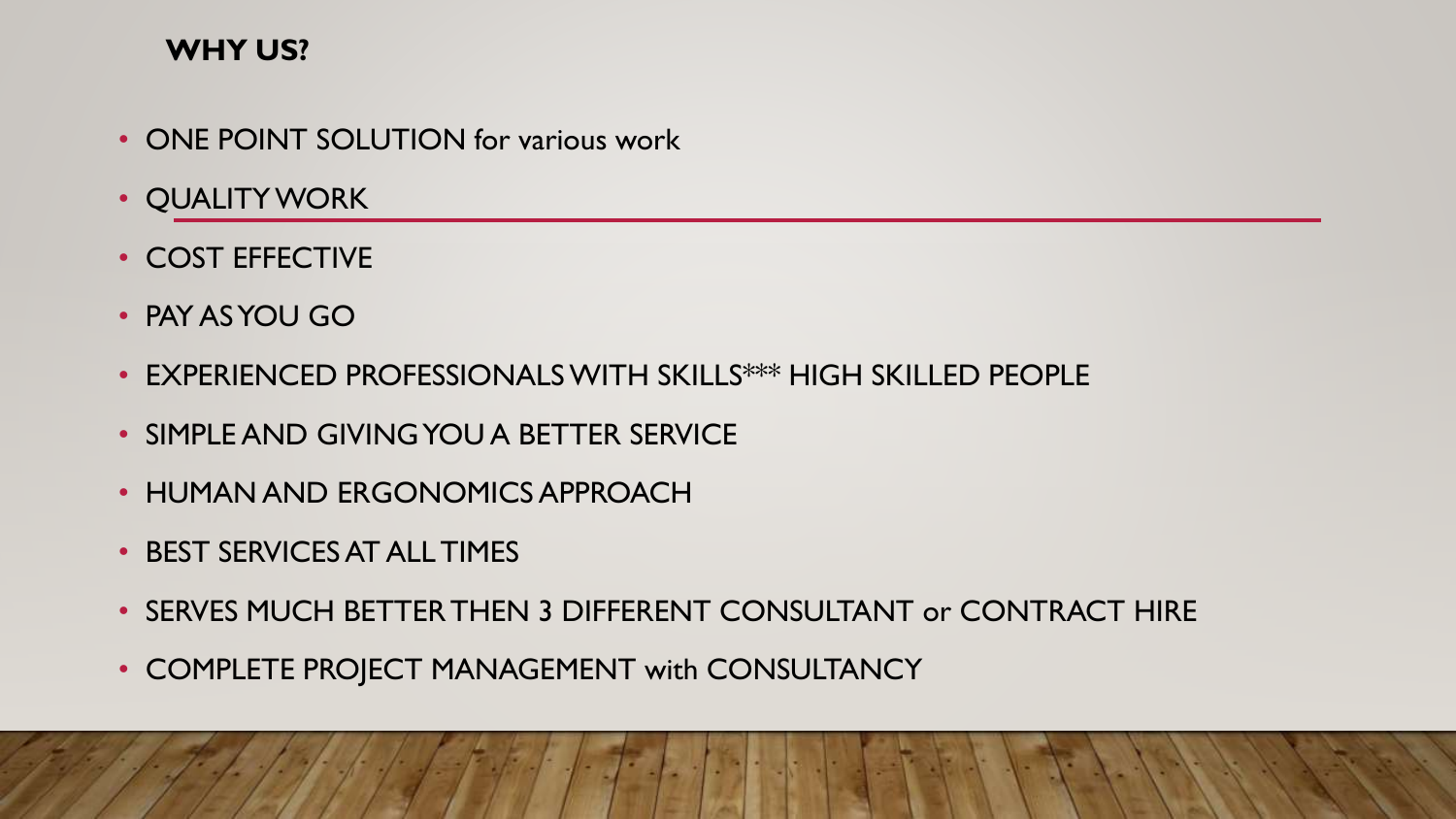# **YOUR SUCCESS IS UPON US WIN WITH US**

- Expert in GLOBAL Contracts (FIDIC. ACCM, US, Europe, Gulf, APAC) | Consultant | Market Research | Infra , Oil , Energy, Industry | Project Manager | All types of survey (TOTAL STATION, GPR, DRONE, MARINE)
- Market Research as Comprehensive, PESTEL , Landscape analysis mostly into all types of BUSINESS except Pharma and food. Able to do.

Customer decision journey. Your RISK Management and Cost Engineering MEDIA BASED and FILM Research

• POLITICAL and various survey for B2B or Specific Industry Competitive analysis. Brand awareness.

MATERIAL AND LABORATORY TESTING, LAB SET UP, CERTIFICAITON ISO, HACCP, HALAL, CE, KOSHER meeting quality standard

• Market segmentation. ANALYSIS and REPORT writing Technical Setup , ENVIORNMENT AND POLLUTION CONTROL Product development and ASSEMBLY LINE PRODUCTION for CONSTRUCITON, MANUFACTURING, DEFENSE, SPEACE SECTORS Valuation of ANY TYPE and KIND

Legal Research, TECHNO LEGAL WRITERS and CONTRACTS MANAGERS. DESIGN and PROJECT MANAGEMENT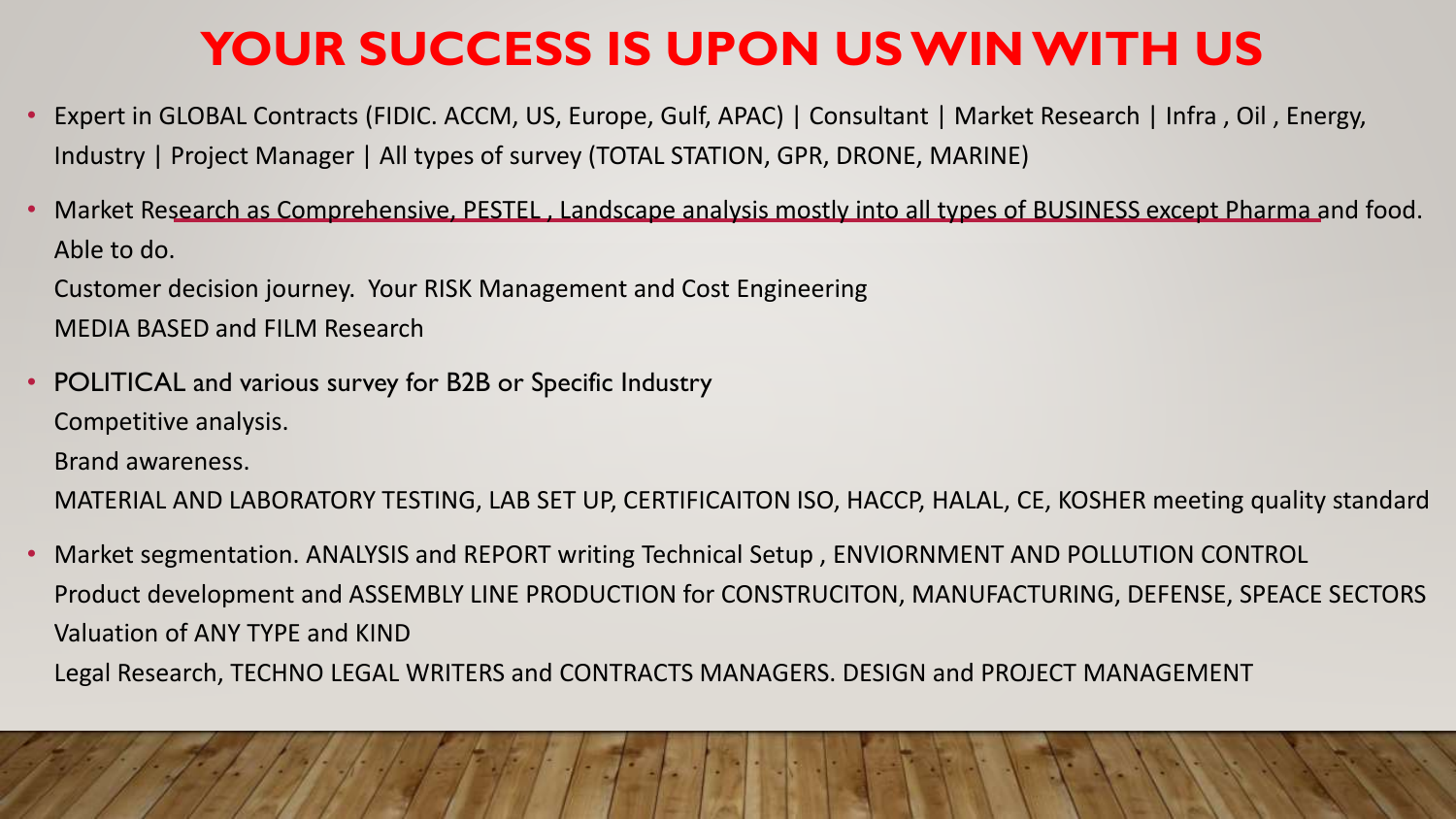[WWW.NEEVN.IN](http://www.neevn.in/) [WWW.FIREYA.CO.IN](http://www.fireya.co.in/) CONTACT US ON +91 96486 43338 OR +91 83097 92327 OR +917309812338 THANK YOU